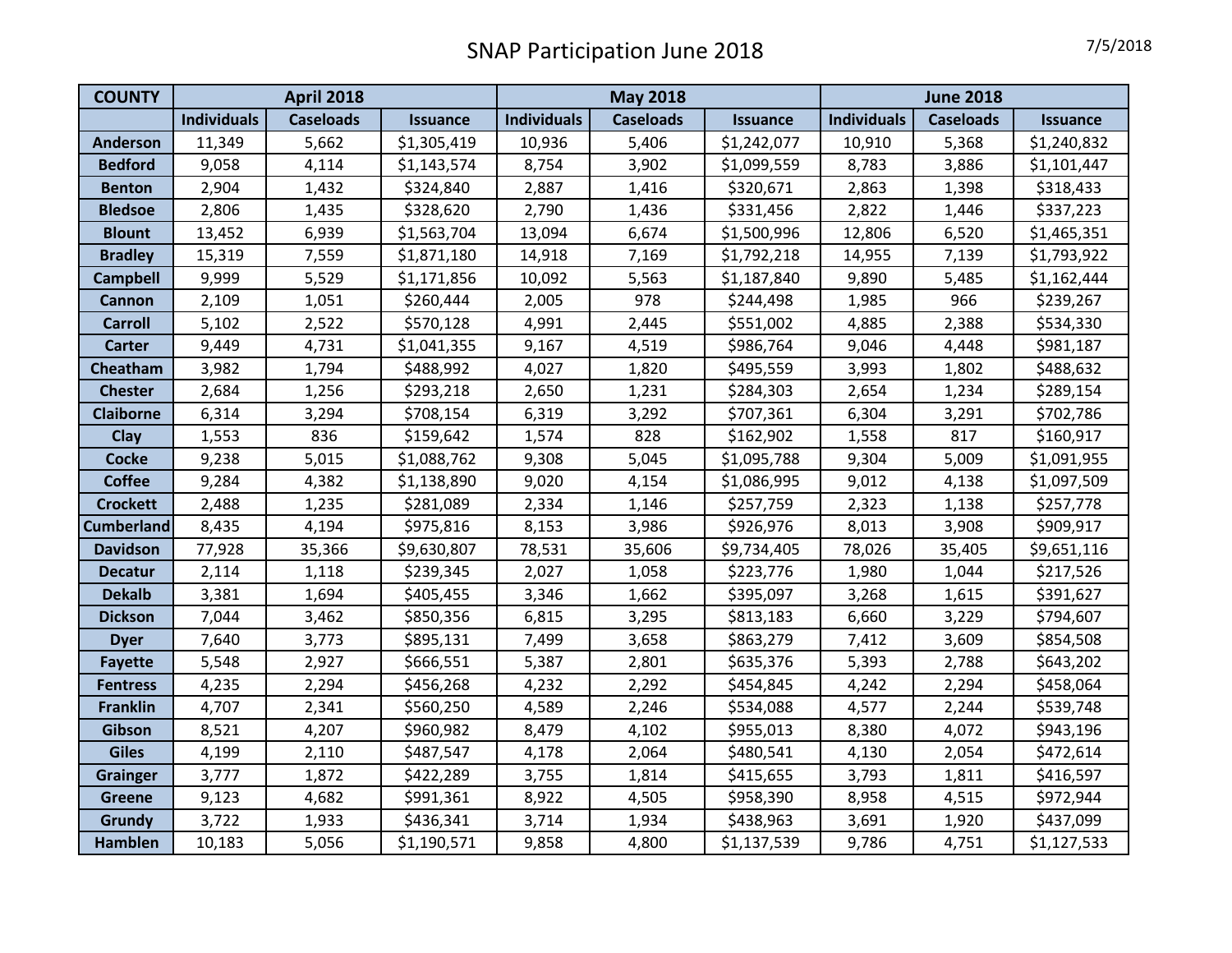|                   | <b>April 2018</b>  |                  |                 | <b>May 2018</b>    |                  |                 | <b>June 2018</b>   |                  |                 |
|-------------------|--------------------|------------------|-----------------|--------------------|------------------|-----------------|--------------------|------------------|-----------------|
| <b>COUNTY</b>     | <b>Individuals</b> | <b>Caseloads</b> | <b>Issuance</b> | <b>Individuals</b> | <b>Caseloads</b> | <b>Issuance</b> | <b>Individuals</b> | <b>Caseloads</b> | <b>Issuance</b> |
| <b>Hamilton</b>   | 47,720             | 24,457           | \$6,006,476     | 46,119             | 23,261           | \$5,772,496     | 45,900             | 22,834           | \$5,713,542     |
| <b>Hancock</b>    | 2,363              | 1,281            | \$272,413       | 2,358              | 1,279            | \$271,442       | 2,297              | 1,248            | \$261,434       |
| Hardeman          | 4,953              | 2,623            | \$573,524       | 4,975              | 2,625            | \$574,094       | 4,966              | 2,617            | \$574,427       |
| <b>Hardin</b>     | 5,143              | 2,696            | \$571,349       | 4,998              | 2,605            | \$555,677       | 4,975              | 2,600            | \$554,771       |
| <b>Hawkins</b>    | 9,908              | 4,888            | \$1,117,941     | 9,666              | 4,713            | \$1,069,822     | 9,551              | 4,658            | \$1,059,804     |
| Haywood           | 4,489              | 2,428            | \$523,571       | 4,534              | 2,460            | \$533,616       | 4,531              | 2,430            | \$531,017       |
| Henderson         | 5,257              | 2,690            | \$606,458       | 5,131              | 2,553            | \$580,905       | 5,021              | 2,510            | \$568,993       |
| <b>Henry</b>      | 6,023              | 2,995            | \$696,612       | 5,874              | 2,870            | \$679,156       | 5,802              | 2,831            | \$676,698       |
| <b>Hickman</b>    | 4,211              | 2,013            | \$495,783       | 4,071              | 1,910            | \$470,533       | 3,978              | 1,874            | \$462,265       |
| <b>Houston</b>    | 1,359              | 647              | \$157,938       | 1,321              | 608              | \$151,195       | 1,318              | 605              | \$148,004       |
| <b>Humphreys</b>  | 2,755              | 1,282            | \$314,347       | 2,663              | 1,219            | \$298,609       | 2,630              | 1,216            | \$300,591       |
| <b>Jackson</b>    | 2,093              | 1,117            | \$231,813       | 2,078              | 1,095            | \$226,116       | 2,018              | 1,069            | \$221,820       |
| <b>Jefferson</b>  | 7,593              | 3,674            | \$852,602       | 7,467              | 3,562            | \$829,625       | 7,272              | 3,496            | \$800,066       |
| Johnson           | 3,484              | 1,920            | \$381,065       | 3,345              | 1,833            | \$358,379       | 3,382              | 1,826            | \$360,350       |
| <b>Knox</b>       | 48,616             | 24,332           | \$5,724,228     | 48,705             | 24,306           | \$5,744,306     | 48,526             | 24,280           | \$5,725,761     |
| Lake              | 1,854              | 1,034            | \$216,525       | 1,899              | 1,050            | \$219,952       | 1,879              | 1,042            | \$218,123       |
| Lauderdale        | 5,967              | 3,041            | \$704,541       | 6,060              | 3,063            | \$717,080       | 6,004              | 3,052            | \$713,230       |
| <b>Lawrence</b>   | 6,365              | 3,068            | \$720,840       | 6,249              | 2,995            | \$695,099       | 6,192              | 2,936            | \$689,728       |
| <b>Lewis</b>      | 1,938              | 1,003            | \$220,275       | 1,915              | 1,000            | \$214,087       | 1,904              | 990              | \$214,396       |
| Lincoln           | 4,902              | 2,279            | \$557,573       | 4,914              | 2,275            | \$560,115       | 4,916              | 2,288            | \$559,154       |
| Loudon            | 4,937              | 2,338            | \$571,760       | 4,808              | 2,254            | \$550,028       | 4,784              | 2,245            | \$545,270       |
| <b>Macon</b>      | 4,976              | 2,282            | \$583,542       | 4,874              | 2,212            | \$568,188       | 4,805              | 2,170            | \$558,456       |
| <b>Madison</b>    | 16,295             | 8,175            | \$1,938,425     | 16,199             | 7,965            | \$1,912,919     | 16,302             | 7,970            | \$1,931,180     |
| <b>Marion</b>     | 5,093              | 2,581            | \$615,954       | 4,970              | 2,473            | \$592,756       | 4,980              | 2,443            | \$600,534       |
| <b>Marshall</b>   | 4,123              | 1,909            | \$473,264       | 4,161              | 1,894            | \$473,162       | 4,145              | 1,890            | \$470,781       |
| <b>Maury</b>      | 10,292             | 4,968            | \$1,239,334     | 10,151             | 4,757            | \$1,214,738     | 10,060             | 4,752            | \$1,204,295     |
| <b>Meigs</b>      | 2,455              | 1,214            | \$299,185       | 2,367              | 1,143            | \$287,137       | 2,317              | 1,108            | \$276,429       |
| <b>Monroe</b>     | 7,703              | 3,819            | \$871,924       | 7,628              | 3,702            | \$852,661       | 7,595              | 3,673            | \$847,322       |
| <b>Montgomery</b> | 23,313             | 10,439           | \$2,879,487     | 22,696             | 9,910            | \$2,768,373     | 22,745             | 9,846            | \$2,775,987     |
| <b>Moore</b>      | 533                | 242              | \$57,373        | 511                | 230              | \$52,774        | 501                | 223              | \$54,014        |
| <b>Morgan</b>     | 3,929              | 1,923            | \$442,890       | 3,721              | 1,806            | \$405,334       | 3,709              | 1,809            | \$405,523       |
| <b>McMinn</b>     | 8,752              | 4,289            | \$1,052,003     | 8,506              | 4,071            | \$1,012,362     | 8,511              | 4,054            | \$1,012,302     |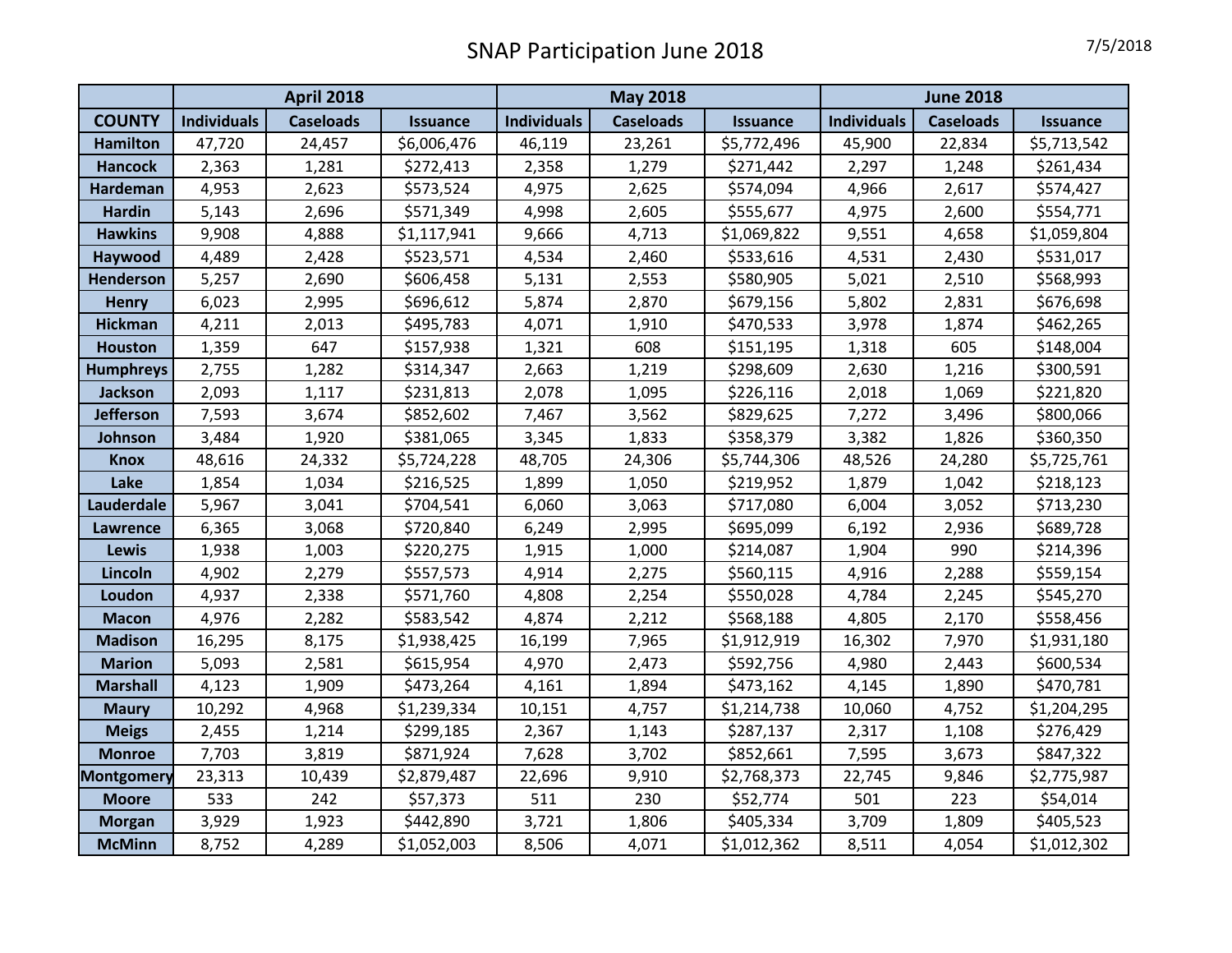| <b>COUNTY</b>     | <b>April 2018</b>  |                  |                 | <b>May 2018</b>    |                  |                 | <b>June 2018</b>   |                  |                 |
|-------------------|--------------------|------------------|-----------------|--------------------|------------------|-----------------|--------------------|------------------|-----------------|
|                   | <b>Individuals</b> | <b>Caseloads</b> | <b>Issuance</b> | <b>Individuals</b> | <b>Caseloads</b> | <b>Issuance</b> | <b>Individuals</b> | <b>Caseloads</b> | <b>Issuance</b> |
| <b>McNairy</b>    | 5,060              | 2,643            | \$559,867       | 5,033              | 2,626            | \$560,330       | 4,924              | 2,602            | \$554,891       |
| <b>Obion</b>      | 5,577              | 2,838            | \$639,756       | 5,502              | 2,745            | \$626,558       | 5,433              | 2,708            | \$614,904       |
| <b>Overton</b>    | 3,293              | 1,721            | \$356,965       | 3,252              | 1,685            | \$341,639       | 3,252              | 1,659            | \$340,360       |
| <b>Perry</b>      | 1,421              | 714              | \$163,061       | 1,411              | 707              | \$162,658       | 1,409              | 711              | \$163,379       |
| <b>Pickett</b>    | 769                | 407              | \$77,494        | 770                | 404              | \$79,547        | 763                | 405              | \$78,726        |
| <b>Polk</b>       | 2,672              | 1,329            | \$303,114       | 2,614              | 1,268            | \$286,470       | 2,570              | 1,241            | \$285,048       |
| Putnam            | 10,491             | 5,235            | \$1,246,295     | 10,282             | 5,033            | \$1,210,728     | 10,180             | 4,999            | \$1,192,662     |
| Rhea              | 6,578              | 3,205            | \$784,398       | 6,346              | 3,054            | \$747,995       | 6,296              | 3,010            | \$742,435       |
| Roane             | 7,671              | 3,806            | \$888,177       | 7,461              | 3,615            | \$842,580       | 7,473              | 3,642            | \$846,893       |
| Robertson         | 8,028              | 3,683            | \$1,004,769     | 7,962              | 3,659            | \$995,877       | 8,000              | 3,642            | \$993,336       |
| <b>Rutherford</b> | 26,672             | 11,517           | \$3,262,496     | 26,513             | 11,457           | \$3,237,752     | 26,324             | 11,363           | \$3,235,499     |
| <b>Scott</b>      | 6,320              | 3,216            | \$709,326       | 6,314              | 3,222            | \$706,328       | 6,245              | 3,183            | \$703,296       |
| Sequatchie        | 2,938              | 1,502            | \$351,441       | 2,925              | 1,446            | \$342,709       | 2,885              | 1,420            | \$340,462       |
| <b>Sevier</b>     | 10,942             | 5,171            | \$1,212,375     | 10,702             | 4,962            | \$1,172,415     | 10,345             | 4,783            | \$1,128,024     |
| <b>Shelby</b>     | 201,141            | 94,637           | \$26,403,737    | 198,259            | 90,951           | \$25,798,115    | 197,683            | 90,418           | \$25,921,614    |
| <b>Smith</b>      | 2,664              | 1,281            | \$312,029       | 2,635              | 1,243            | \$307,765       | 2,642              | 1,245            | \$306,187       |
| <b>Stewart</b>    | 1,895              | 860              | \$209,734       | 1,849              | 842              | \$200,924       | 1,870              | 834              | \$203,469       |
| <b>Sullivan</b>   | 23,278             | 11,755           | \$2,675,716     | 22,681             | 11,268           | \$2,567,225     | 22,739             | 11,280           | \$2,590,248     |
| <b>Sumner</b>     | 15,401             | 6,943            | \$1,862,663     | 15,382             | 6,913            | \$1,857,877     | 15,350             | 6,910            | \$1,866,652     |
| <b>Tipton</b>     | 9,307              | 4,451            | \$1,122,519     | 9,177              | 4,311            | \$1,091,800     | 9,039              | 4,241            | \$1,074,599     |
| <b>Trousdale</b>  | 1,332              | 679              | \$160,541       | 1,321              | 664              | \$160,375       | 1,309              | 661              | \$156,996       |
| <b>Unicoi</b>     | 3,075              | 1,587            | \$334,477       | 3,022              | 1,544            | \$324,644       | 2,976              | 1,512            | \$318,425       |
| <b>Union</b>      | 4,064              | 1,902            | \$462,430       | 3,894              | 1,799            | \$434,983       | 3,885              | 1,787            | \$433,103       |
| <b>Van Buren</b>  | 925                | 464              | \$100,816       | 884                | 452              | \$94,221        | 910                | 461              | \$99,274        |
| <b>Warren</b>     | 7,567              | 3,652            | \$891,982       | 7,357              | 3,484            | \$849,774       | 7,339              | 3,461            | \$857,656       |
| Washington        | 16,046             | 8,491            | \$1,872,506     | 15,492             | 8,030            | \$1,774,445     | 15,425             | 8,002            | \$1,766,993     |
| <b>Wayne</b>      | 2,308              | 1,222            | \$261,554       | 2,340              | 1,224            | \$267,760       | 2,332              | 1,221            | \$267,540       |
| <b>Weakley</b>    | 5,259              | 2,686            | \$587,262       | 5,154              | 2,619            | \$572,400       | 5,119              | 2,602            | \$571,724       |
| White             | 4,547              | 2,225            | \$514,171       | 4,398              | 2,111            | \$490,863       | 4,348              | 2,090            | \$481,186       |
| Williamson        | 4,136              | 1,906            | \$479,934       | 4,371              | 1,980            | \$508,313       | 4,288              | 1,946            | \$501,553       |
| <b>Wilson</b>     | 9,331              | 4,433            | \$1,172,190     | 9,340              | 4,436            | \$1,171,856     | 9,395              | 4,458            | \$1,179,455     |